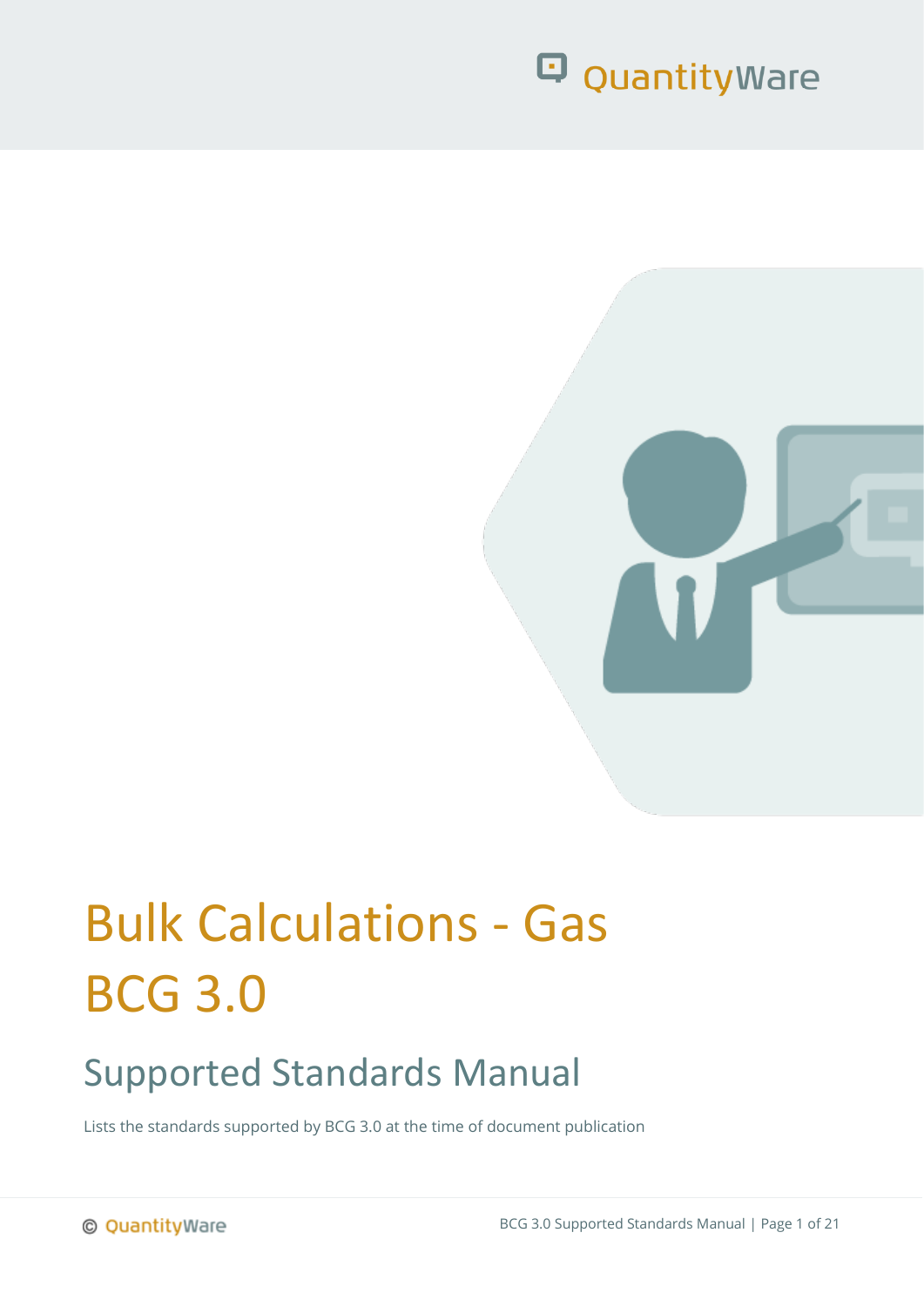### **Notes**

The latest version of this documentation can be found in the QuantityWare [Knowledge Base.](https://www.quantityware.com/support/knowledge-base/) All documentation is kept current for the combinations of latest BCS release with the latest supported SAP Oil & Gas release. For all currently supported combinations see Note #000086 "Support and Release [\(Lifecycle\) details"](https://www.quantityware.com/support/knowledge-base/?sortOrder=desc&sortBy=date&title=000086) page 2, "Release Lifecycle".

Your release level can be determined via: "/o/QTYW/COCKPIT" -> "Cockpit" -> "Support Package Level"

## Version History

| Version                                 | Date       | Description                                                                                                                   |
|-----------------------------------------|------------|-------------------------------------------------------------------------------------------------------------------------------|
| <b>BCS 3.0 CSP01</b><br>V <sub>00</sub> | 2017-03-31 | <b>Initial Version</b>                                                                                                        |
| V <sub>01</sub>                         | 2017-05-26 | IMPORTANT: Nomenclature changed to support additional<br>SAP basis releases for BCS 3.0<br>(see page ii/v)                    |
| V <sub>01.1</sub>                       | 2017-08-03 | Updated GPA 2172 support                                                                                                      |
| V <sub>02</sub>                         | 2017-11-10 | S/4HANA 1709 validity confirmed; ISO 6578:2017 support<br>added; AGA Report No. 8 - 2017 support added                        |
| V <sub>02.1</sub>                       | 2019-02-17 | S/4HANA 1809 validity confirmed                                                                                               |
| V <sub>02.2</sub>                       | 2019-11-20 | S/4HANA 1909 validity confirmed                                                                                               |
| V <sub>03</sub>                         | 2020-07-17 | API MPMS 11.2.4 second edition support added - clarification<br>when to use ISO 6578 for LPG / NGL added.<br>Editorial update |
| V <sub>04</sub>                         | 2021-09-20 | S/4HANA 2020 / 2020_EX validity confirmed.<br>Modern QW document style applied. 30A CSP01 / 30B CSP02<br>changes.             |
| V <sub>05</sub>                         | 2022-02-01 | Support of API MPMS Chapter 11.2.5 - second edition                                                                           |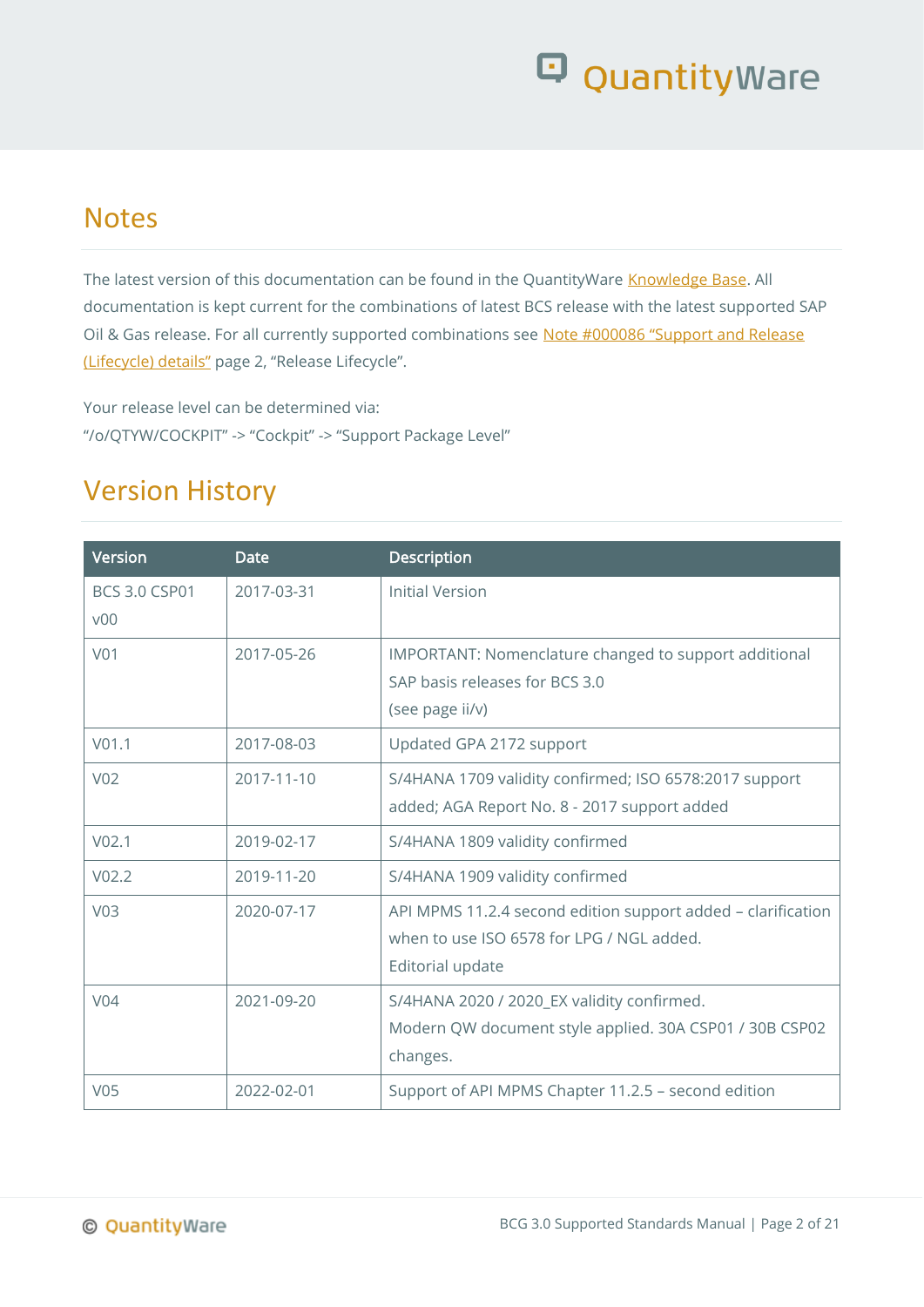## **Contents**

| 1. |             |        |                                                                           |  |  |  |
|----|-------------|--------|---------------------------------------------------------------------------|--|--|--|
|    | 1.1.        |        |                                                                           |  |  |  |
|    | 1.2.        |        |                                                                           |  |  |  |
|    | 1.3.        |        |                                                                           |  |  |  |
|    | 1.4.        |        | Standards - Calculation of Densities and Heating Values from Composition7 |  |  |  |
|    | 1.5.        |        | Standards - Conversion Factors Between Mass and Weight - NGL/LPG7         |  |  |  |
|    | 1.6.        |        |                                                                           |  |  |  |
|    | 1.7.        |        |                                                                           |  |  |  |
|    | 1.8.        |        |                                                                           |  |  |  |
|    | Appendix A. |        |                                                                           |  |  |  |
|    | A.1.        |        |                                                                           |  |  |  |
|    |             | A.1.1. |                                                                           |  |  |  |
|    | A.1.2.      |        |                                                                           |  |  |  |
|    |             | A.1.3. |                                                                           |  |  |  |
|    | A.1.4.      |        |                                                                           |  |  |  |
|    | A.2.        |        |                                                                           |  |  |  |
|    | A.3.        |        |                                                                           |  |  |  |
|    |             | A.3.1. |                                                                           |  |  |  |
|    |             |        |                                                                           |  |  |  |
|    | Appendix B. |        |                                                                           |  |  |  |
|    | B.1.        |        |                                                                           |  |  |  |
|    | B.1.1.      |        |                                                                           |  |  |  |
|    | B.1.2.      |        |                                                                           |  |  |  |
|    |             | B.1.3. |                                                                           |  |  |  |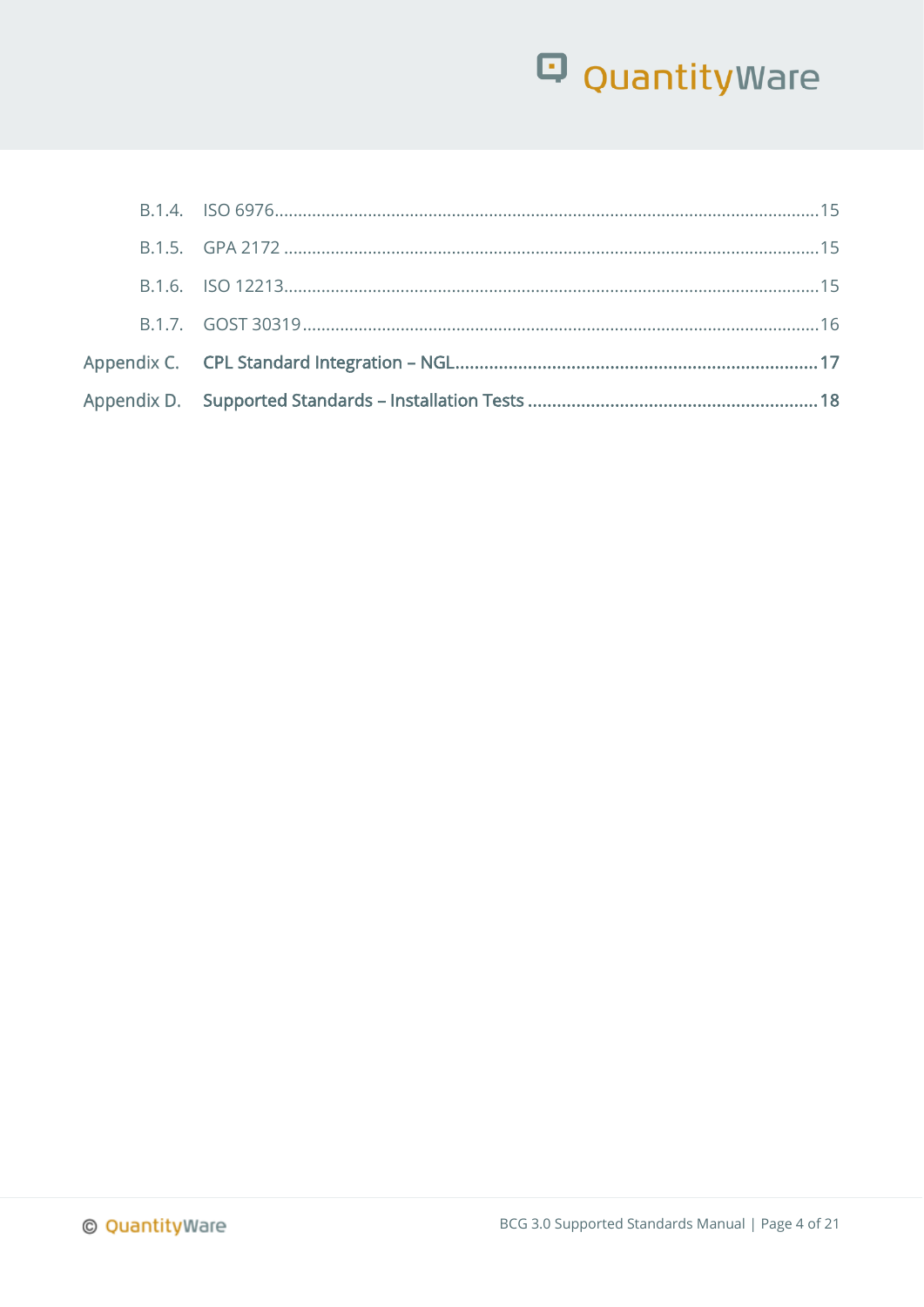

## <span id="page-4-0"></span>1. Bulk Calculations Gas – List of Supported Standards

Natural gas bulk product quantity value calculations in a SAP Oil & Gas system are defined by seven different types of standards that are all equally relevant and need to be considered for your quantity conversion configuration:

- Standards defining the calculation model
- Standards defining correction factors due to pressure and temperature on product volumes and energies
- Standards defining calculations of densities and heating values from composition including physical property data
- Standards defining the conversion factors between mass and weight (NGL/LPG)
- Standards defining the conversion factors between UoM of one dimension
- Standards defining metering technologies

BCG provides implementation procedures and preconfigured conversion groups that are based on the standards listed in the following chapters.

### <span id="page-4-1"></span>1.1. Standards - Calculation Model

- 1. AGA Report No. 7
- 2. API MPMS Chapter 12
- 3. EN ISO 4267-2
- 4. DIN 51650-06
- 5. Business practice models for LNG & natural gas

Technically, the number of implemented calculation models is determined by the possible combinations of required standards from all three different types of standards described below. In addition, added complexity must be considered (e.g. for NGL and LNG vapor space calculations).

At time of document publication, QuantityWare BCG supports six main calculation models for NGL/LPG and two calculation models for natural gas and LNG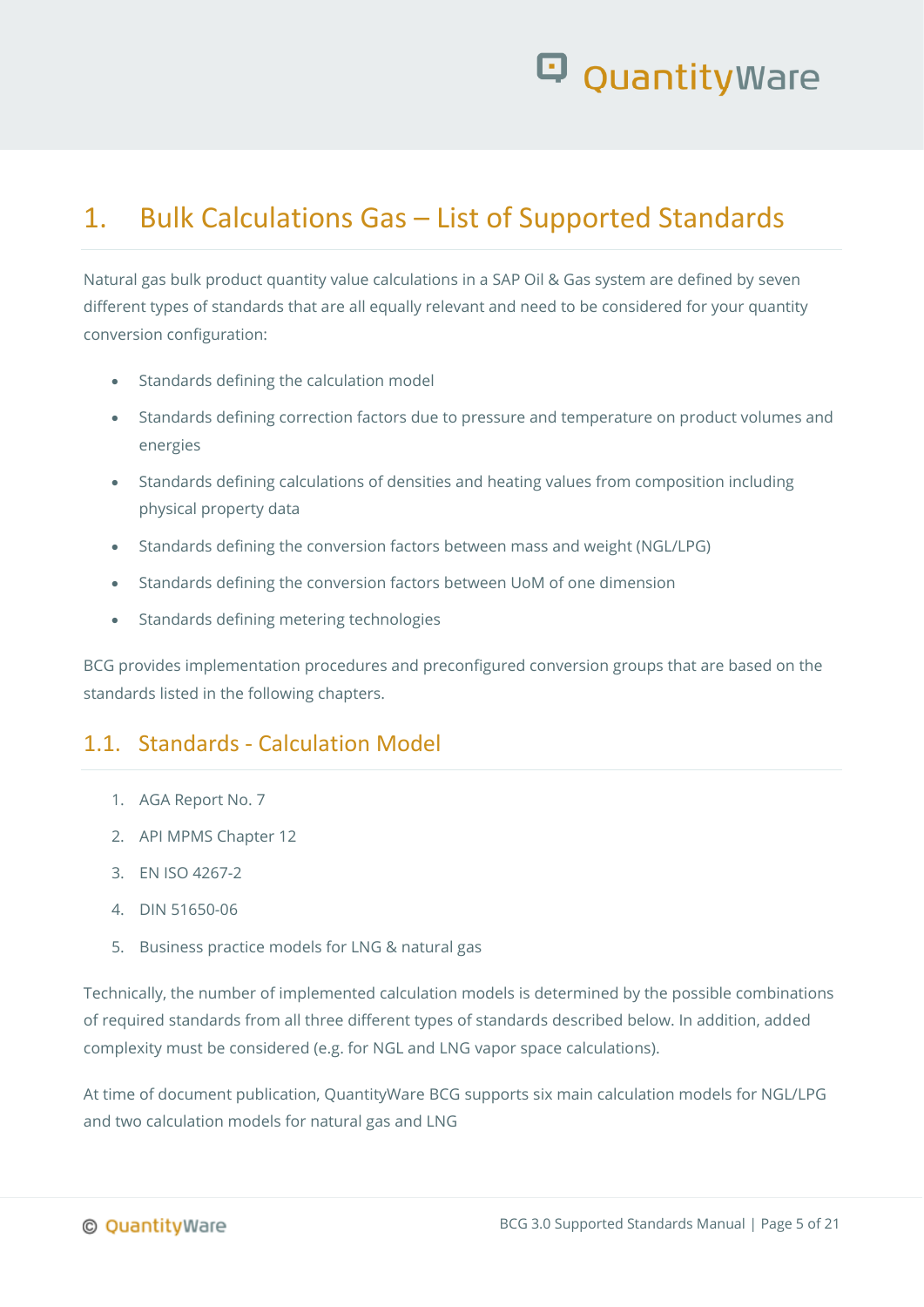### <span id="page-5-0"></span>1.2. Standards - Temperature & Pressure Corrections – CTPL - NGL/LPG

- 1. API MPMS Chapter 11.2.2(M)
- 2. API MPMS Chapter 11.2.4 second edition GPA 8217 2019
- 3. API MPMS Chapter 11.2.4 first edition GPA TP-27
- 4. API MPMS Chapter 11.2.5 GPA 8117 second edition
- 5. API MPMS Chapter 11.2.5 GPA TP-15 first edition
- 6. ISO 6578 Second edition 2017-10
- 7. ISO 6578 First edition 1991-12-01
- 8. QuantityWare extension of GPA TP-27 for 20 °C (and other base temperatures)
- 9. GPA TP-25
- 10. QuantityWare extension of GPA TP-25 for 15 °C and 60 °F

### <span id="page-5-1"></span>1.3. Standards - Temperature & Pressure Corrections – Natural Gas

- 1. ISO 12213 (Part 1 to 3) Second edition 2006-11-15
- 2. AGA Report No. 8: "Thermodynamic Properties of Natural Gas and Related Gases DETAIL and GROSS Equations of State" third Edition April 2017
- 3. Compressibility Factors of Natural Gas and other related Hydrocarbon Gases" AGA Transmission Measurement Committee Report No. 8, Second Edition, November 1992, 2nd Printing July 1994, API MPMS Chapter 14.2, Second Edition, Revised August 1994, Reaffirmed, February 2006.
- 4. ISO 13443 First edition 1996-12-15
- 5. GOST 30319.0/1/2/3 96: Natural Gas. Methods of Calculation of Physical Properties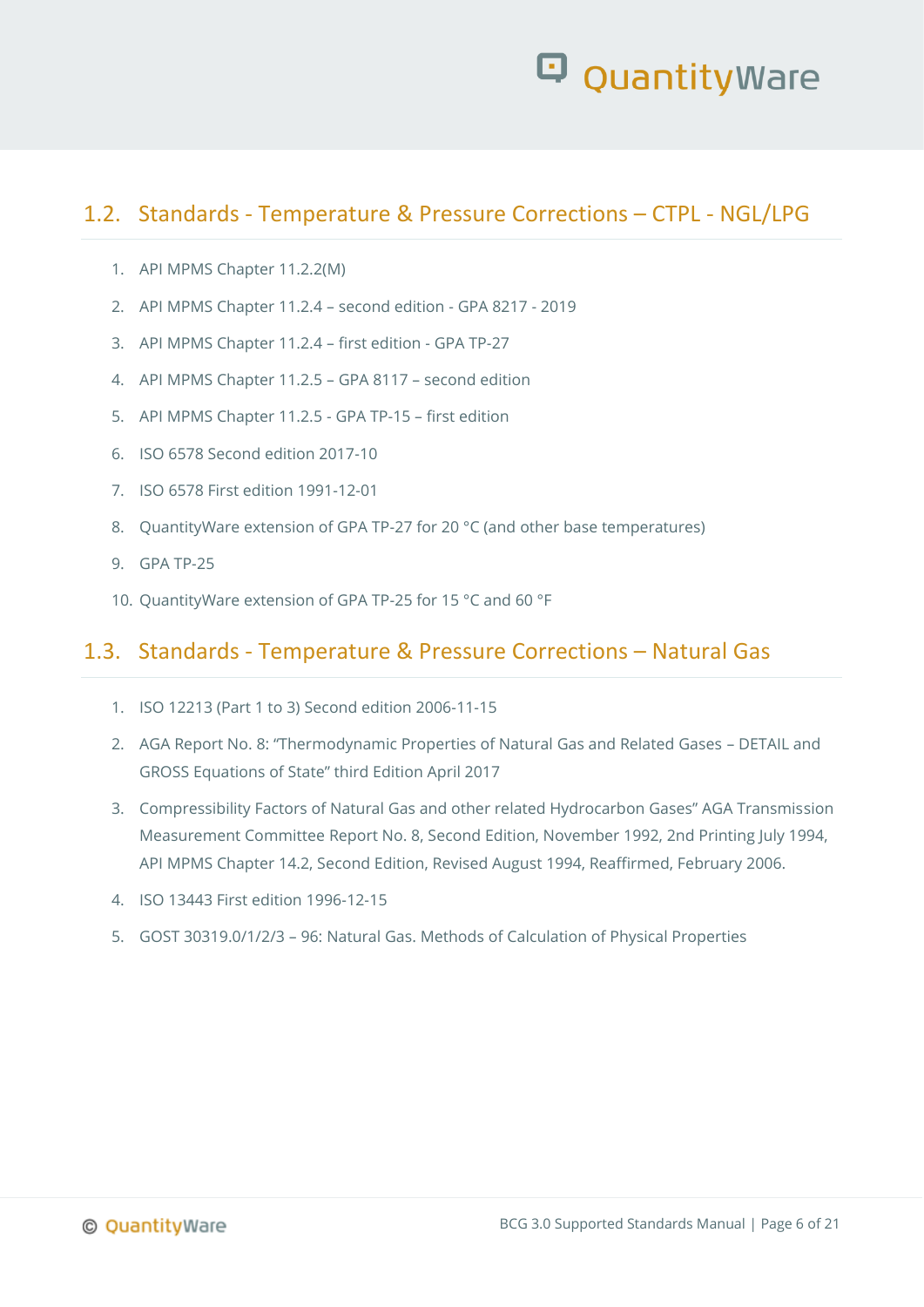## <span id="page-6-0"></span>1.4. Standards - Calculation of Densities and Heating Values from Composition

- 1. ISO 6976 Second edition 1995-12-01, including Corrigendum 1 to 3
- 2. GOST 22667-82 (incl. revision 1,1993)
- 3. ISO 6578 Second edition 2017-10
- 4. ISO 6578 First edition 1991-12-01
- 5. GPA 8173-94
- 6. ASTM D4784 revised Klosek and McKinley Model
- 7. GPA 2172-96 / API MPMS Chapter 14.5 dry natural gas
- 8. GPA 2172-09 / API MPMS Chapter 14.5 dry natural gas
- 9. GPA 2172-14 / API MPMS Chapter 14.5 dry natural gas
- 10. GPA Standard 2145-03 Rev.2
- 11. GPA Standard 2145-09
- 12. GPA Standard 2145-16

## <span id="page-6-1"></span>1.5. Standards - Conversion Factors Between Mass and Weight – NGL/LPG

- 1. ASTM D1250-08 API MPMS Chapter 11.5
- 2. ASTM D1250-80 Tables 8, 26, 56
- 3. DIN 51757-94(11)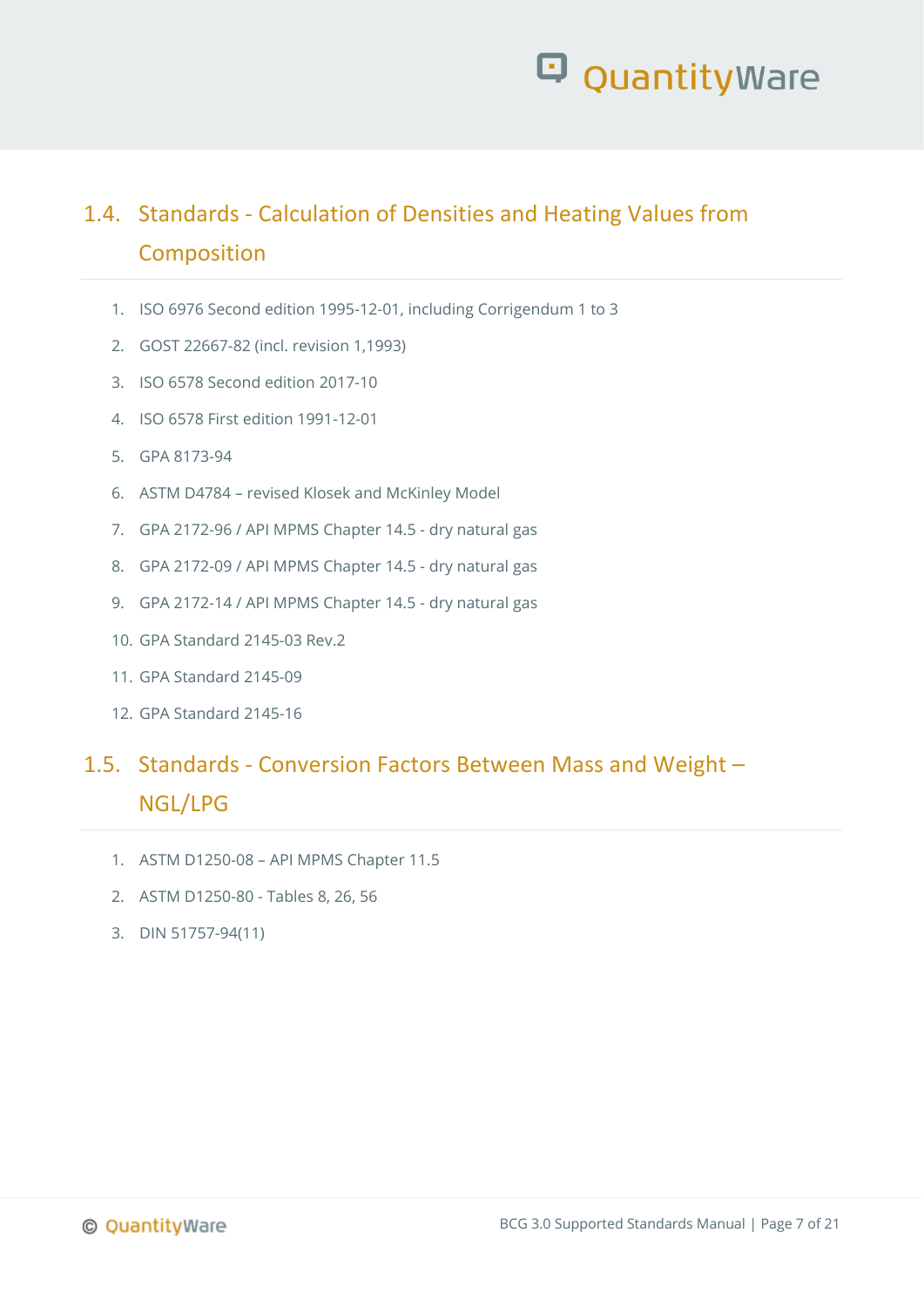

### <span id="page-7-0"></span>1.6. Standards - UoM Conversion Factors

- 1. API MPMS Chapter 15 Guidelines for the Use of the International System of Units (SI) in the Petroleum and Allied Industries
- 2. API MPMS Chapter 11.5 Appendix D ASTM D1250-08(13)e1
- 3. Petroleum Measurement Tables Volume XI/XII ASTM D1250-80: Table 1
- 4. IEEE/ASTM SI 10TM American National Standard for the Use of the International System of Units (SI): The Modern Metric System (2002)
- 5. NIST Guide for the Use of the International System of Units (SI) Special Publication 811 2008
- 6. BIPM Le Système international d'unités (SI) 2006

#### <span id="page-7-1"></span>1.7. Standards - Metering Technologies

- 1. "Orifice Metering of Natural Gas and other related Hydrocarbon Gases", AGA Report No. 3, Third Edition, October 1990, API MPMS Chapter 14.3, GPA 8185-90.
- 2. AGA Report No. 7 Measurement of Natural Gas by Turbine Meters
- 3. ISO 6974 First edition 1984-10-15: Normalization calculations

### <span id="page-7-2"></span>1.8. Standards – Terminology

- 1. GPA 1167-83
- 2. ISO/DIS 14532
- 3. Terminology defined in standards listed above

For all standard implementations of all types defined above and the complete software integration layer, QuantityWare has defined an automated installation test – see Appendix D for details.



BCG conversion groups that are based on the standards listed above are designed for dry natural gas, LNG and NGL. Read QuantityWare [note 000059](https://www.quantityware.com/support/knowledge-base/?kbpage=1&sortOrder=desc&sortBy=date&title=note%20000059&type=Notes&product=BCG%2CCTG&category=Documentation) for additional details concerning wet gas conversions.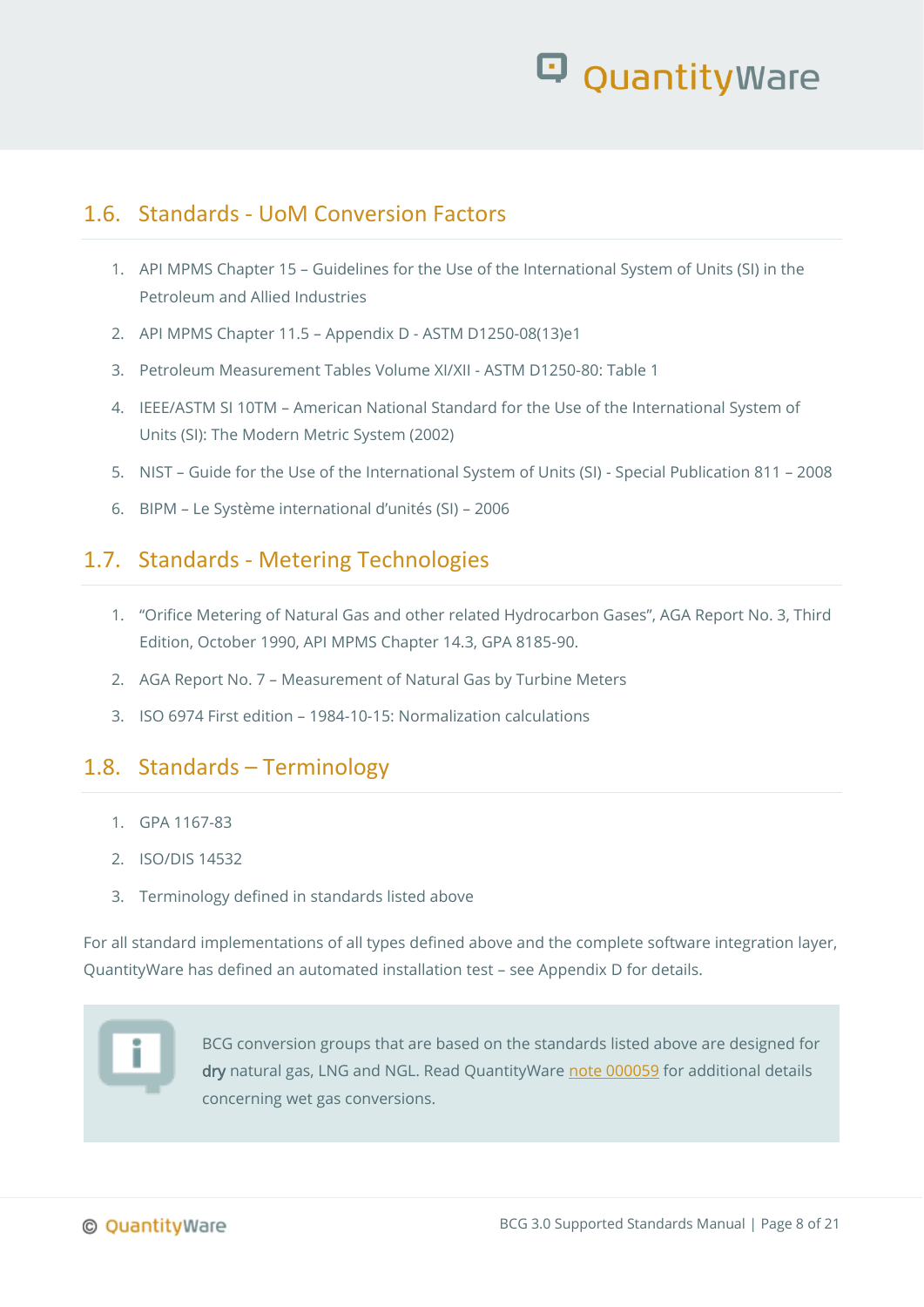## <span id="page-8-0"></span>Appendix A. Physical Property Range Limits

### <span id="page-8-1"></span>A.1. Natural Gas - Low and High Pressure

#### <span id="page-8-2"></span>A.1.1. Temperature & pressure limits ISO 13443:

The pressure range for reference condition conversions defined in this standard is:

95 kPa < p < 105 kPa (13.78 Psi < p < 15.23 Psi)

The temperature range for reference condition conversions defined in this standard is:

270 K < T < 300 K (26°F < T < 80 °F)

#### <span id="page-8-3"></span>A.1.2. Parameter limit - guidelines ISO 6976:

N<sup>2</sup> should not be present in amounts exceeding 0.3 mole fraction.

 $CO<sub>2</sub>$  and  $C<sub>2</sub>H<sub>6</sub>$  should each not exceed 0.15 mole fraction.

No other component (other than methane) should exceed 0.05 mole fraction.

#### <span id="page-8-4"></span>A.1.3. Ranges of application ISO 12213-3:

Pipeline quality gas:

| absolute pressure:               | 0 MPa to 12 MPa                              |
|----------------------------------|----------------------------------------------|
| temperature:                     | 263 K to 338 K                               |
| mole fraction of carbon dioxide: | 0 to $0.20$                                  |
| mole fraction of hydrogen :      | 0 to $0.10$                                  |
| superior calorific value:        | 30 MJ/m <sup>3</sup> to 45 MJ/m <sup>3</sup> |
| relative density:                | 0.55 to 0.80                                 |

The mole fraction of other components is not required as input, but shall lie within the ranges defined as well in ISO 12213. A set of wider ranges is also given in ISO 12213-3.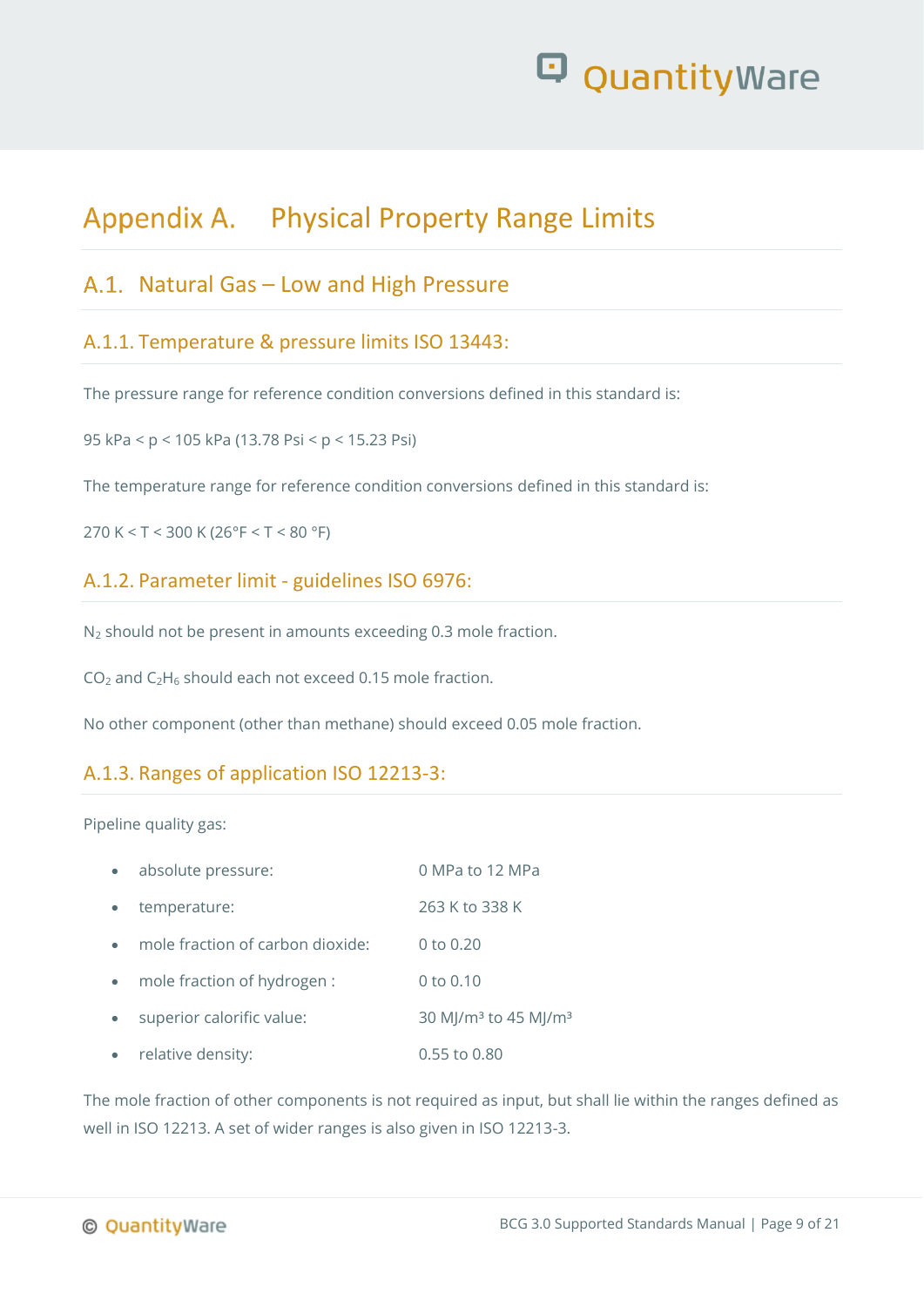

### <span id="page-9-0"></span>A.1.4. Ranges of application ISO 12213-2:

Pipeline quality gas:

|   | absolute pressure:                                 | 0 MPA to 12 MPa (up to 65<br>MPa for wider range) |
|---|----------------------------------------------------|---------------------------------------------------|
|   | temperature:                                       | 263 K to 338 K                                    |
|   | superior calorific value:                          | 30 MJ/m <sup>3</sup> to 45 MJ/m <sup>3</sup>      |
|   | relative density:                                  | 0.55 to 0.80                                      |
|   | mole fraction of methane:                          | 0.7 to 1.00                                       |
|   | mole fraction of nitrogen:                         | 0 to 0.20                                         |
|   | mole fraction of carbon dioxide:                   | 0 to 0.20                                         |
|   | mole fraction of ethane:                           | 0 to 0.10                                         |
|   | mole fraction of propane:                          | 0 to 0.035                                        |
|   | mole fraction of butanes:                          | 0 to 0.015                                        |
|   | mole fraction of hexanes:                          | 0 to 0.001                                        |
|   | mole fraction of hexanes:                          | 0 to 0.001                                        |
|   | mole fraction of heptanes:                         | 0 to 0.0005                                       |
|   | mole fraction of octanes plus higher hydrocarbons: | 0 to 0.0005                                       |
| ۰ | mole fraction of hydrogen :                        | 0 to 0.10                                         |
|   | mole fraction of carbon monoxide:                  | 0 to 0.03                                         |
|   | mole fraction of helium:                           | 0 to 0.005                                        |
|   | mole fraction of water:                            | 0 to 0.00015                                      |

A set of wider ranges is also given in ISO 12213-2.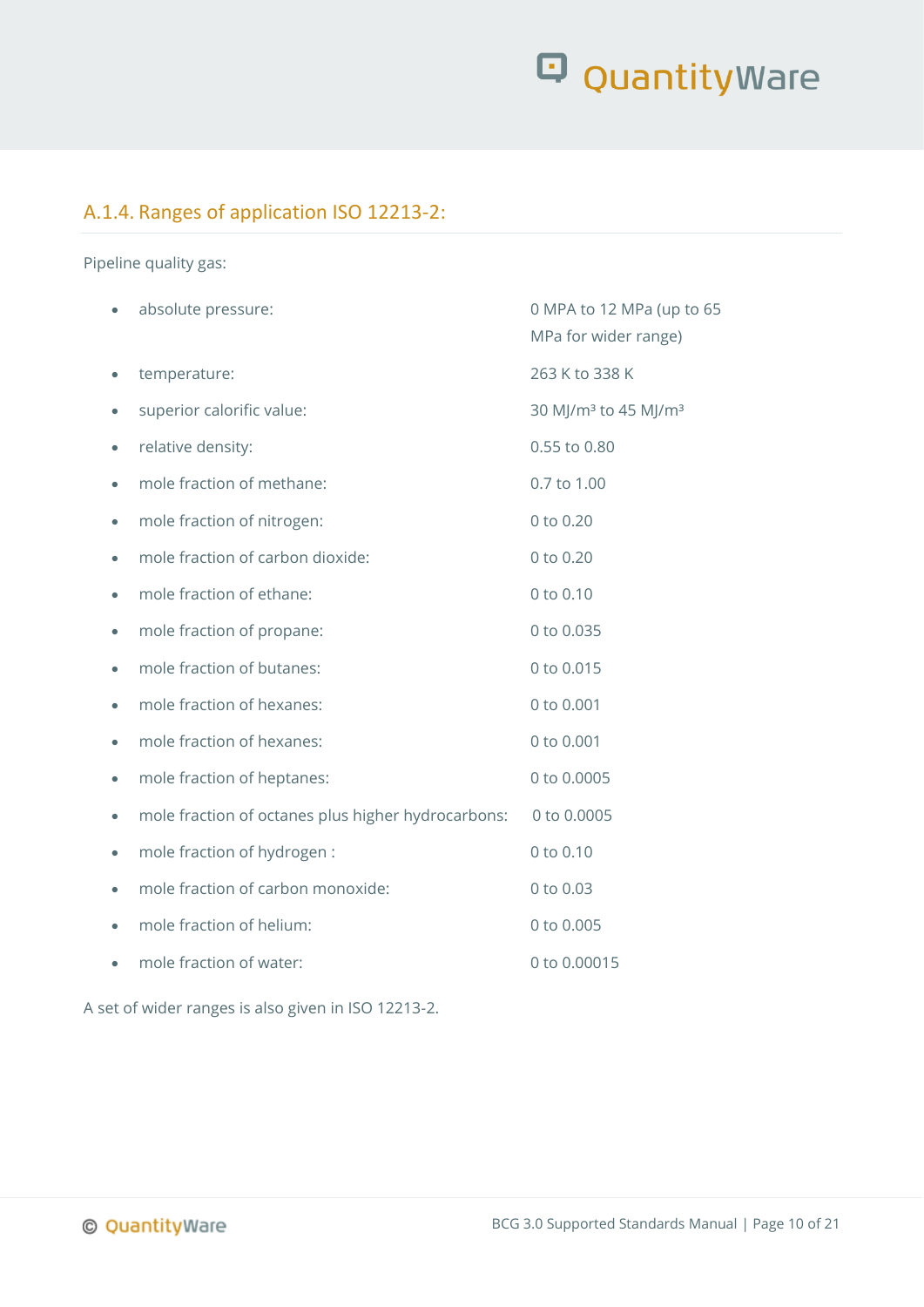### <span id="page-10-0"></span>A.2. LPG and NGL

- 1. Should be calculated using API MPMS 11.2.4. This standard is implemented in BCG 3.0. The preceding standard, GPA TP-25, has been superseded by API MPMS 11.2.4 – second edition.
- 2. If an LPG/LNG product contains 20% or more of unsaturated hydrocarbons, the density shall be calculated given one of the methods in ISO 6578. ISO 6578 is implemented in BCG 3.0.
- 3. If the sale of product or the calculation of densities and quantity conversion takes place in Germany, use the X method defined in DIN 51757 and calculation procedures defined in DIN51650. This standard is implemented in BCP 3.0.

### <span id="page-10-1"></span> $A.3.$  ING

### <span id="page-10-2"></span>A.3.1. ISO 6578:1991(E)

Temperature range: -180 °C to -140 °C

Molecular mass: 16 to 30 kg/mol

Allowed components:

- Methane
- Ethane
- Propane
- n-Butane
- i-Butane
- n-Pentane
- i-Pentane
- n-Hexane
- Nitrogen
- Oxygen

QuantityWare also supports data entry and checks of trace components (e.g. mercaptane and sulfur).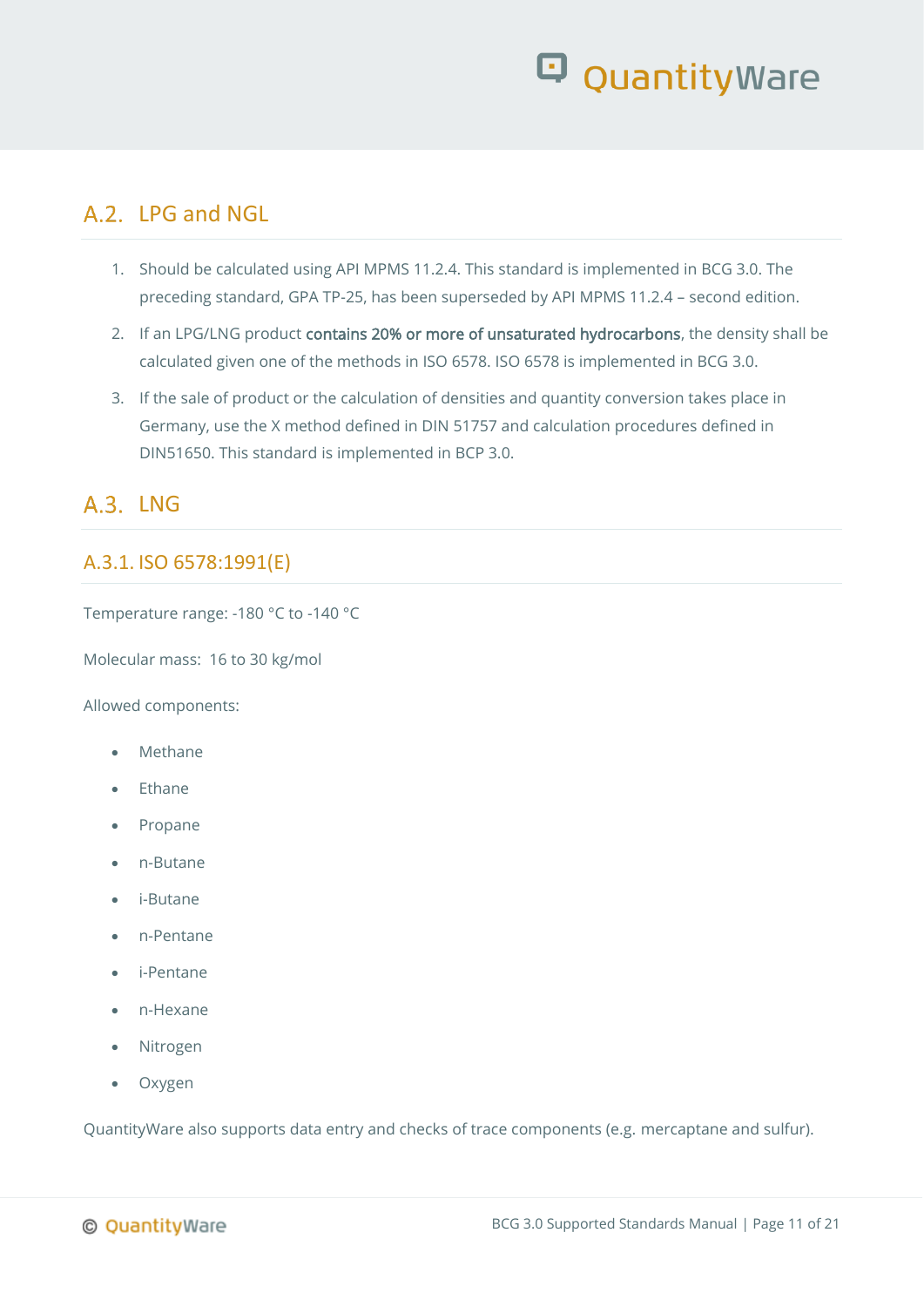

### <span id="page-11-0"></span>A.3.2. ISO 6578:2017(E)

Temperature range: 106 K to 118 K (approx. -167 °C to -155 °C)

Molecular mass: 16 to 20 kg/mol

Allowed components

- Methane
- Ethane
- Propane
- n-Butane
- i-Butane
- n-Pentane
- i-Pentane
- Nitrogen

QuantityWare also supports data entry and checks of trace components (e.g. mercaptane and sulfur).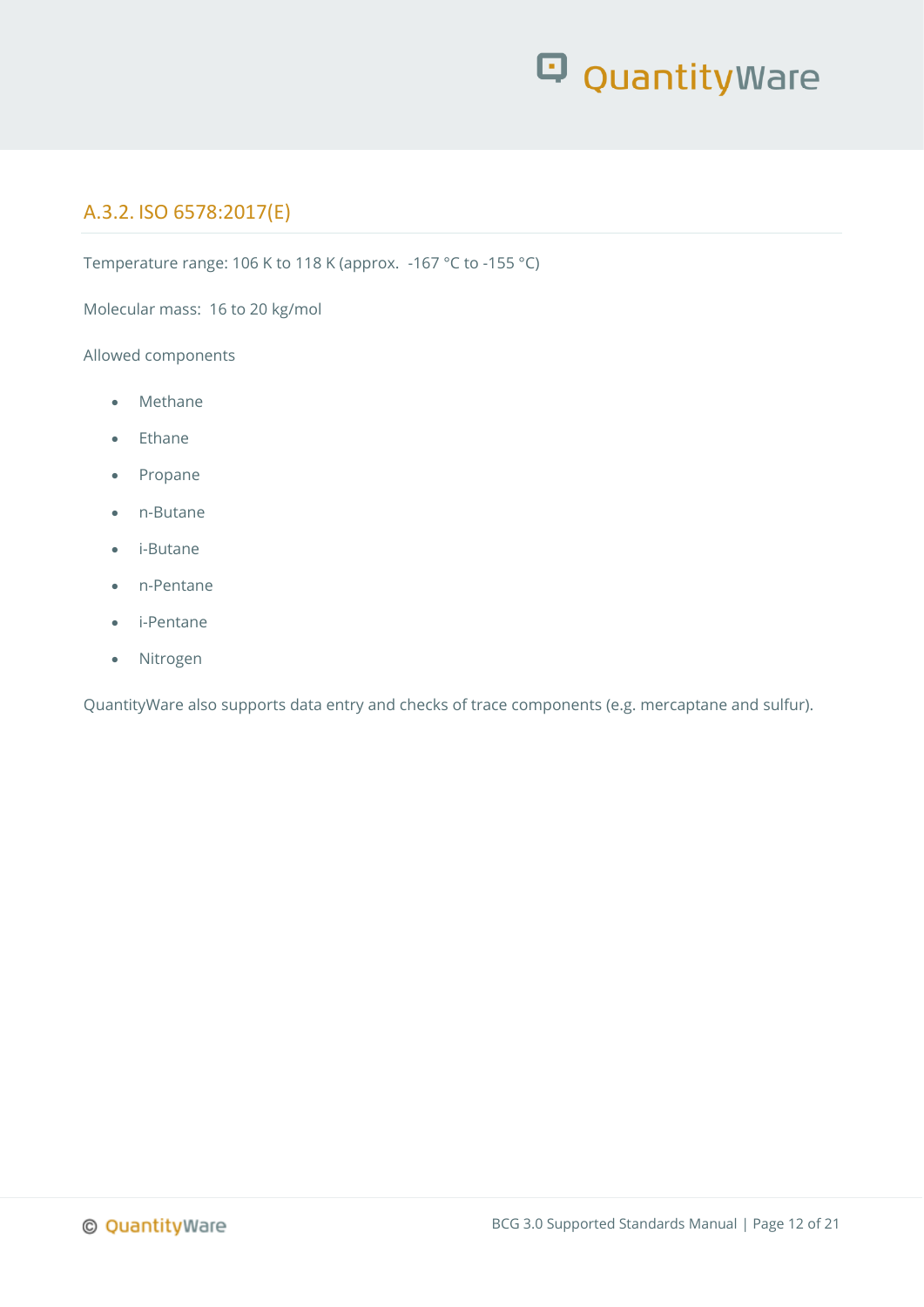## <span id="page-12-0"></span>Appendix B. Implementation Details - Selected Standards

### <span id="page-12-1"></span>B.1. AGA Report No. 3

The full title of this standard is

"Orifice Metering of natural gas and other related hydrocarbon fluids", AGA report no. 3, adjunct to API MPMS 14.3 & GPA 8185-90".



For natural gas flow rate measurements, the following definition (from AGA report no. 3) has to be considered.

#### <span id="page-12-2"></span>B.1.1. Orifice Meter:

An orifice meter is a fluid flow measuring device that produces a differential pressure to infer flow rate. The meter consists of the following elements:

- A thin, concentric, square-edged orifice plate
- An orifice plate holder consisting of a set of orifice flanges (or orifice fitting) equipped with the appropriate differential pressure sensing taps
- A meter tube consisting of the adjacent piping sections (with or without flow conditioners)



A detailed list of all orifice engineering and technical terms and their definitions can be found in AGA report no. 3, part 1: "General equations and uncertainty guidelines".

With QuantityWare BCG a complete set of calculation functions that implement AGA Report No. 3 orifice functions is delivered with function group /QTYW/AGA83 – function /QTYW/AGA3\_ORIFICE. Within your customer project, you may integrate this function into your metering developments (e.g. SAP TSW ticketing process).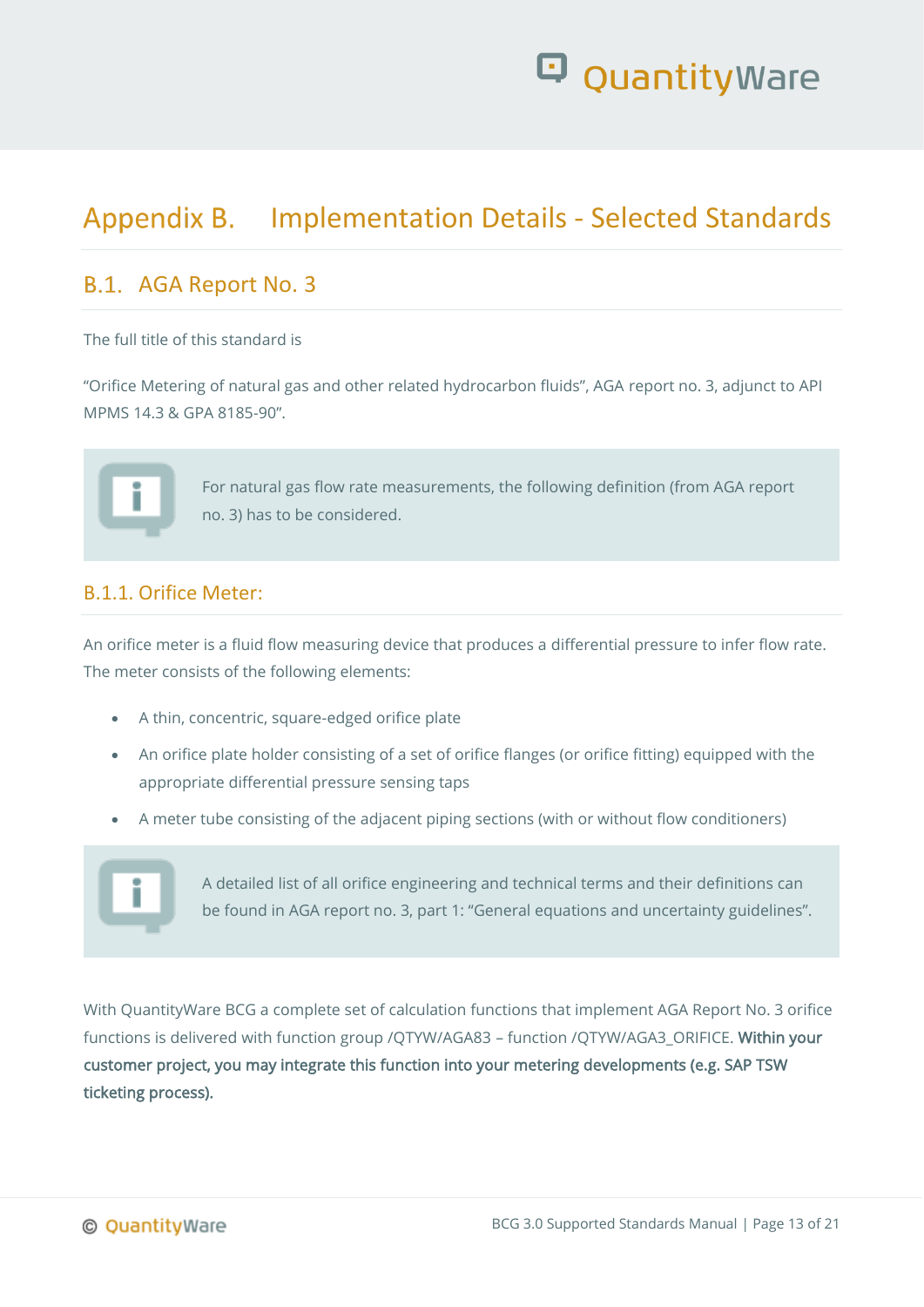#### <span id="page-13-0"></span>B.1.2. ISO 6578

The full title of this standard is:

ISO 6578, first edition 1991-12-01: "Refrigerated hydrocarbon liquids – static measurement – Calculation procedure" – LNG part.

ISO 6578, second edition 2017-10: "Refrigerated hydrocarbon liquids – static measurement – Calculation procedure" – LNG part.

The revised Klosek and McKinley model defined in ISO 6578 is also described in:

ASTM D 4784-93 (Reapproved 2003): "Standard Specification for LNG Density Calculation Models"

The revised Klosek and McKinley Model is one of four available models, and is widely used within the LNG processing industry. ISO 6578 is also relevant for refrigerated NGL/LPG density calculations as well as vapor corrections for NGL and LNG. All ISO 6578 calculations are supported with BCG for both NGL/LPG and LNG.

#### <span id="page-13-1"></span>B.1.3. ISO 13443

The full title of this standard is:

ISO 13443 First edition 1996-12-15 "Natural gas ¬- Standard reference conditions"

Although ISO 13443 defines a temperature value of 15 °C (288.15 K) and a pressure value of 101.325 kPa as standard reference conditions for measurements and calculations for real dry gas (natural gases, natural-gas substitutes, similar fluids in the gaseous state), it is recognized that in certain circumstances it may be impracticable or even forbidden to use these ISO standard reference conditions (e.g. forced by national legislation or contractual obligations). Thus, conversion formulas are provided in ISO 13443 which enable values of properties (relating to any known other reference conditions) to be converted to values for the ISO standard reference conditions.

In addition to the formulas provided within ISO 13443, table values are provided as well. With BCG 3.0, you can define for a conversion group whether the formula from ISO 13443 are utilized or the table values. Via the Gas Measurement Cockpit, you have access to list prints, test calculators and all configuration options. You may also define table values to convert between U.S. customary (°F, PSI) and metric (°C, kPa) condition sets.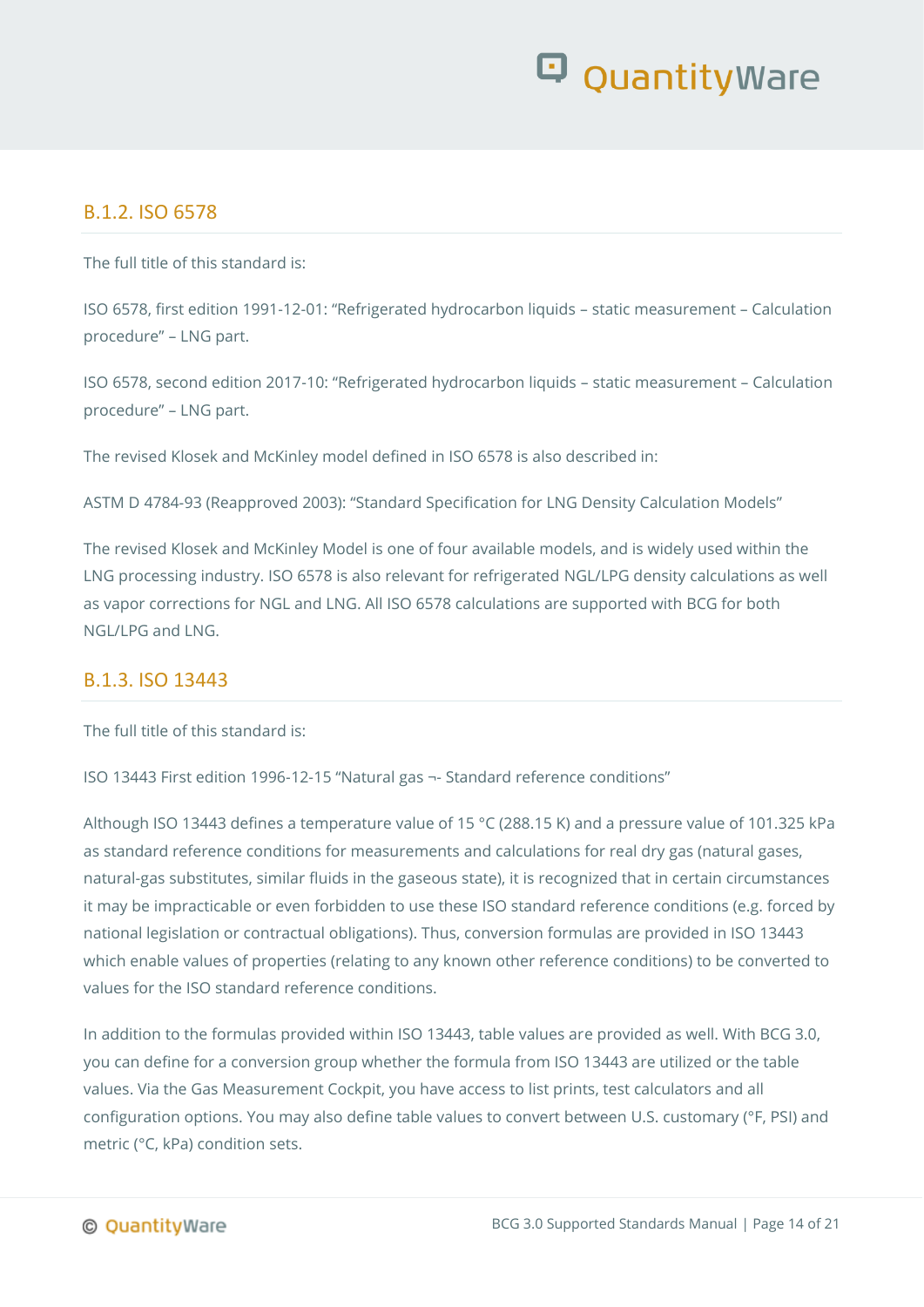## <mark>그 Quantity</mark>Ware

#### <span id="page-14-0"></span>B.1.4. ISO 6976

The full title of this standard is:

ISO 6976 Second edition 1995-12-01, corrected and reprinted 1996-02-01 "Natural gas – Calculation of calorific values, density, relative density and Wobbe index from composition"



In August 2016, the new 2016 version of this standard has been issued by ISO. For details of planned support and release thereof, see [Note 000101.](https://www.quantityware.com/support/knowledge-base/?kbpage=1&sortOrder=desc&sortBy=date&title=000101)

#### <span id="page-14-1"></span>B.1.5. GPA 2172

The full title of this standard is:

"Calculation of Gross Heating Value, Relative Density, Compressibility and Theoretical Hydrocarbon Liquid Content for Natural Gas Mixtures For Custody Transfer" – GPA Standard 2172, API MPMS Chapter 14.5



Both ISO 6976 and GPA 2172 provide calculation definitions describing how to calculate physical properties based on a known molar composition. QuantityWare supports property calculations of dry natural gas for both standards via the conversion group concept.

#### <span id="page-14-2"></span>B.1.6. ISO 12213

The full title of this standard is:

ISO 12213, Second edition 2006-11-15, "Calculation of compression factor"

This ISO standard covers AGA Report No. 8 and SGERG88 compression factor calculations, which are all supported by BCG.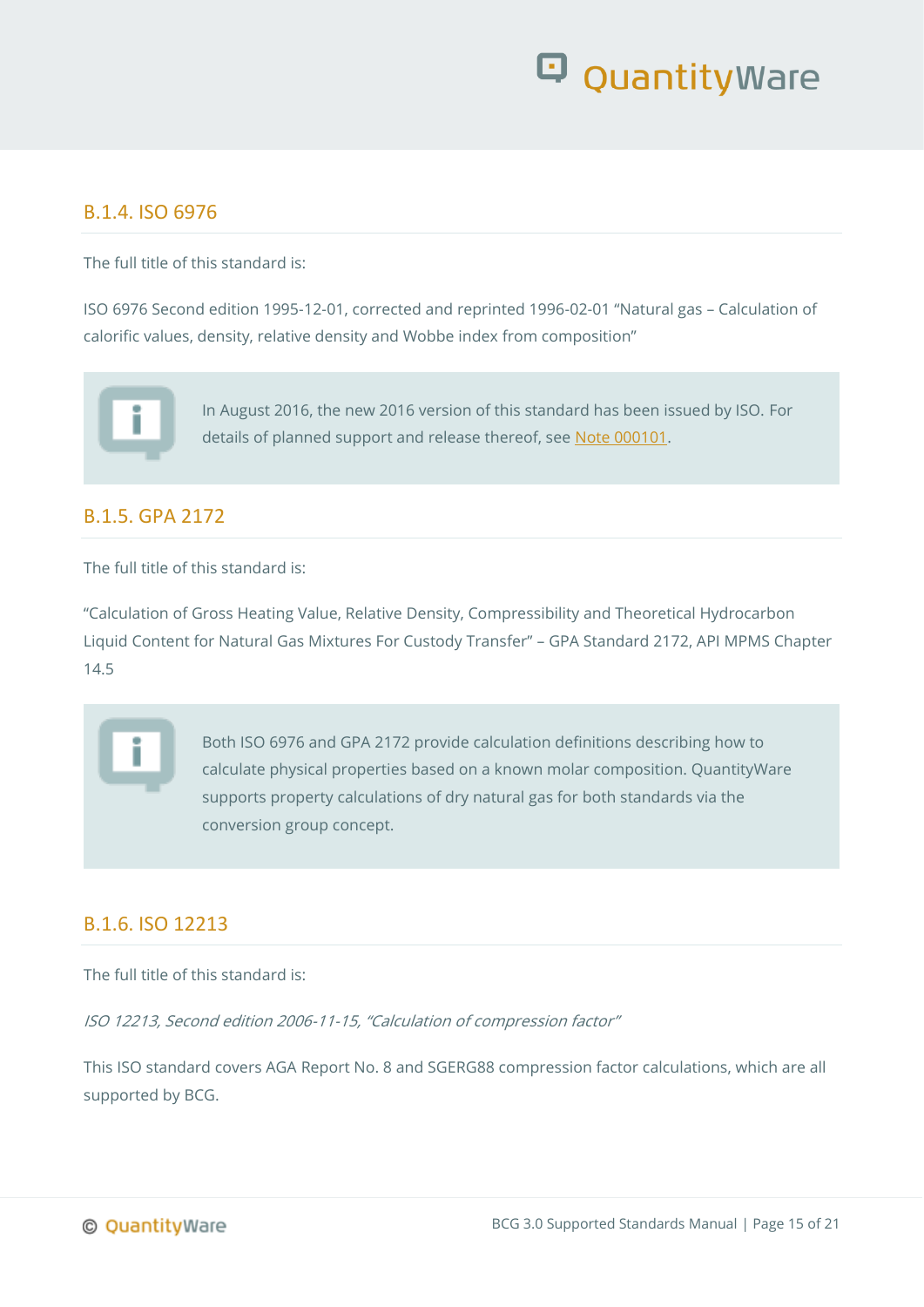#### <span id="page-15-0"></span>B.1.7. GOST 30319

In GOST 30319.2-96,"Natural Gas, Methods of Calculation of Physical Properties – Determination of Compressibility Coefficient" four methods are defined how to calculate the compressibility coefficient. These four methods are the AGA Report No. 8 – 92DC method, the GERG91 method (identical with the AGA Report No. 8 gross method 2), the NX 19modified method, and the VNIC SMV method. QuantityWare provides implementations and configuration data for all four methods.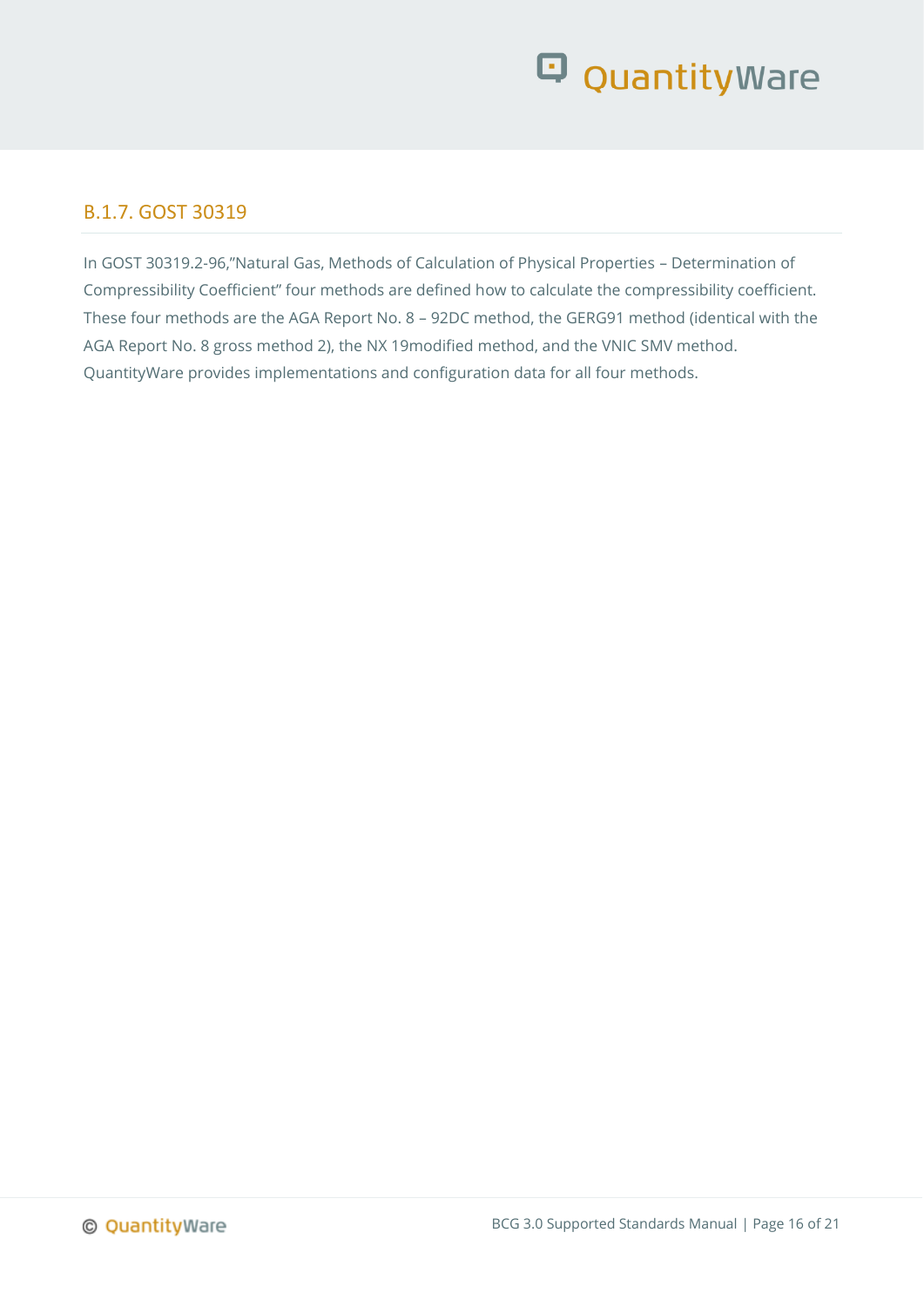

## <span id="page-16-0"></span>Appendix C. CPL Standard Integration - NGL

QuantityWare BCG, supports CPL correction factor calculations for NGL/LPG. The following two standards define NGL CPL calculations:

- 1. API MPMS Chapter 11.2.2(M) NGL/LPG
- 2. API MPMS Chapter 11.2.5 GPA 8117 second edition NGL/LPG

Due to technical restrictions within the SAP QCI calculation logic, support of CPL calculations is only possible and thus provided for MQCI conversion groups, in conjunction with the appropriate CTL standard.

- 1. If static tank vapor space calculations are applied, no CPL correction is applied.
- 2. The CPL calculation introduces the material/observed pressure and allows calculation of a CTPL to correct observed volumes (or transaction - observed and standard -volumes only).
- 3. Test density values are not corrected and are assumed to be either available at base conditions or to require temperature corrections only.

For the following NGL/LPG MQCI CTL standards the CPL calculation is supported:

- API MPMS Chapter 11.2.4
- ISO 6578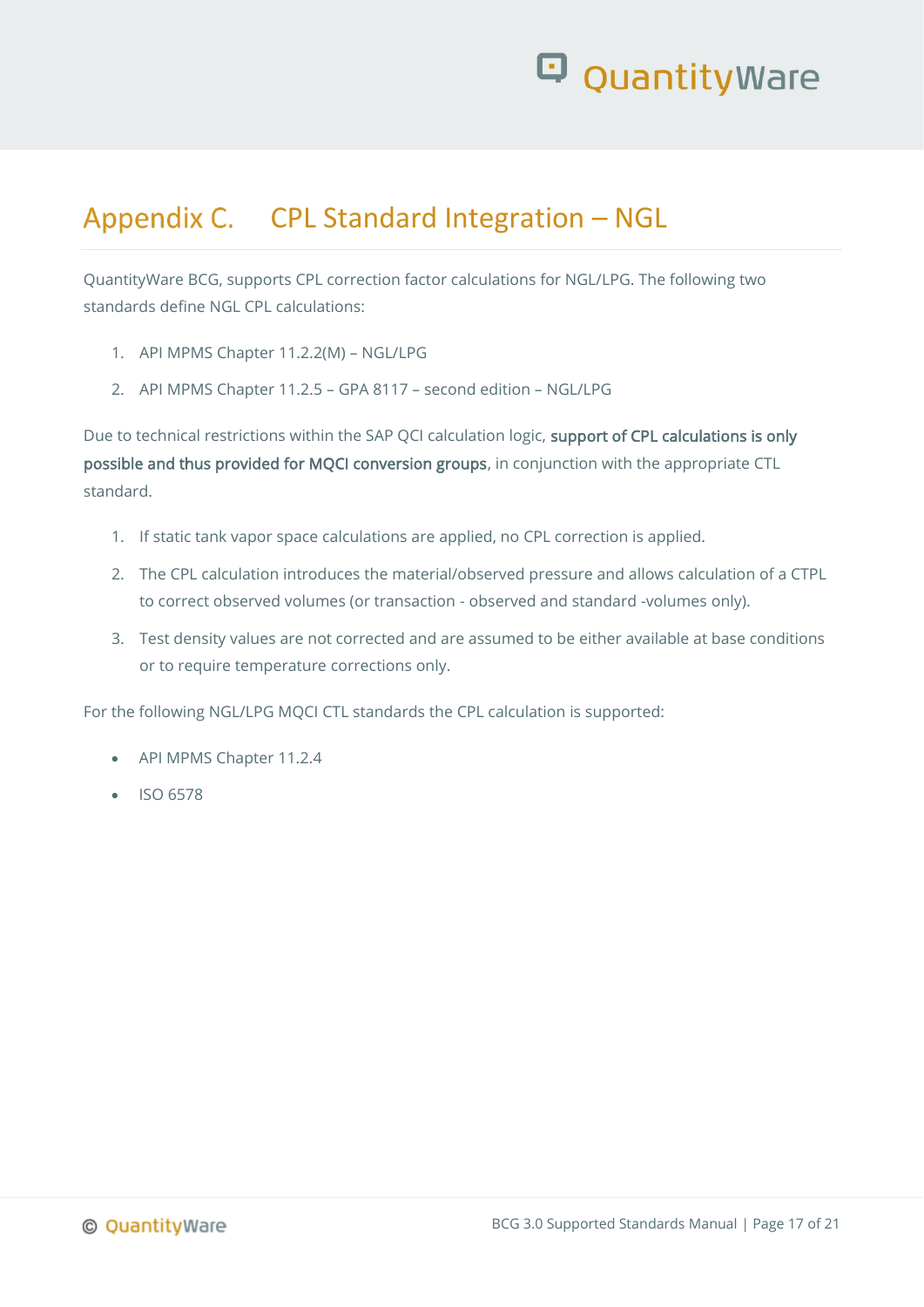

## <span id="page-17-0"></span>Appendix D. Supported Standards – Installation Tests

The Gas Measurement Cockpit (GMC) allows easy identification of QuantityWare BCG template conversion groups according to the assigned measurement standards. For all standard implementations, QuantityWare delivers an individual installation test. Each test is implemented as a SAP test report, which typically executes two test cases. The BCG installation test is the sum of:

- All individual installation tests
- Additional integration test reports
- 1 500 Test scenarios

The BCG installation test is executed with one click from the GMC and is to be performed only in the QuantityWare template client 045, in one dedicated system in your system landscape. Execution of the installation test is started while logged on to the BCG template client (045), where you simply click on "Run Installation Test" in tab strip "Test Tools" of the GMC:

| ≡                           |                                                              | 岛<br>$\left\langle \right\rangle$                                    | $\times$ |
|-----------------------------|--------------------------------------------------------------|----------------------------------------------------------------------|----------|
| K                           |                                                              | <b>Gas Measurement Cockpit</b>                                       |          |
|                             | $\Box$<br>$\checkmark$<br>$\vee$ .                           | Co QuantityWare Service Portal<br>п<br>л<br>More $\vee$<br>Exit      |          |
| <b>Units of Measurement</b> | <b>Print Standards Lists</b>                                 | <b>QCI Configuration</b><br><b>Gas Analysis</b><br><b>Test Tools</b> |          |
| <b>Installation Tests</b>   |                                                              |                                                                      |          |
| 団                           |                                                              | ବ Run Installation Test                                              |          |
|                             |                                                              | 68 Installation Test Logs                                            |          |
| $\Box$                      |                                                              | 국 Run Scenarios                                                      |          |
|                             | ९ Maintain Scenarios                                         | ९ Maintain Scenario Logs                                             |          |
|                             |                                                              |                                                                      |          |
|                             | Single Installation Tests by Standard Designation            |                                                                      |          |
|                             | Low Pressure Gas & Property Data                             | High Pressure Gas - Compression Factors                              |          |
|                             | ₹ ISO 6976 Property Calculation                              | 导 AGA Report No. 8 - Detailed                                        |          |
|                             | 국 Validate GPA 2145(16) Data                                 | 국 AGA Report No. 8 - Gross                                           |          |
|                             | 脊 Validate GPA 2145(09) Data<br>국 Validate GPA 2145(03) Data | 귝 AGA Report No. 3 - Orifice                                         |          |
|                             | 차 Validate ISO 6976 Data                                     | 국 GOST 30319 - Gross&Detailed                                        |          |
|                             |                                                              |                                                                      |          |
|                             | ବ Validate ISO 6578 Data                                     |                                                                      |          |
|                             |                                                              |                                                                      |          |
|                             |                                                              |                                                                      |          |

If the test is executed successfully, you see the following list: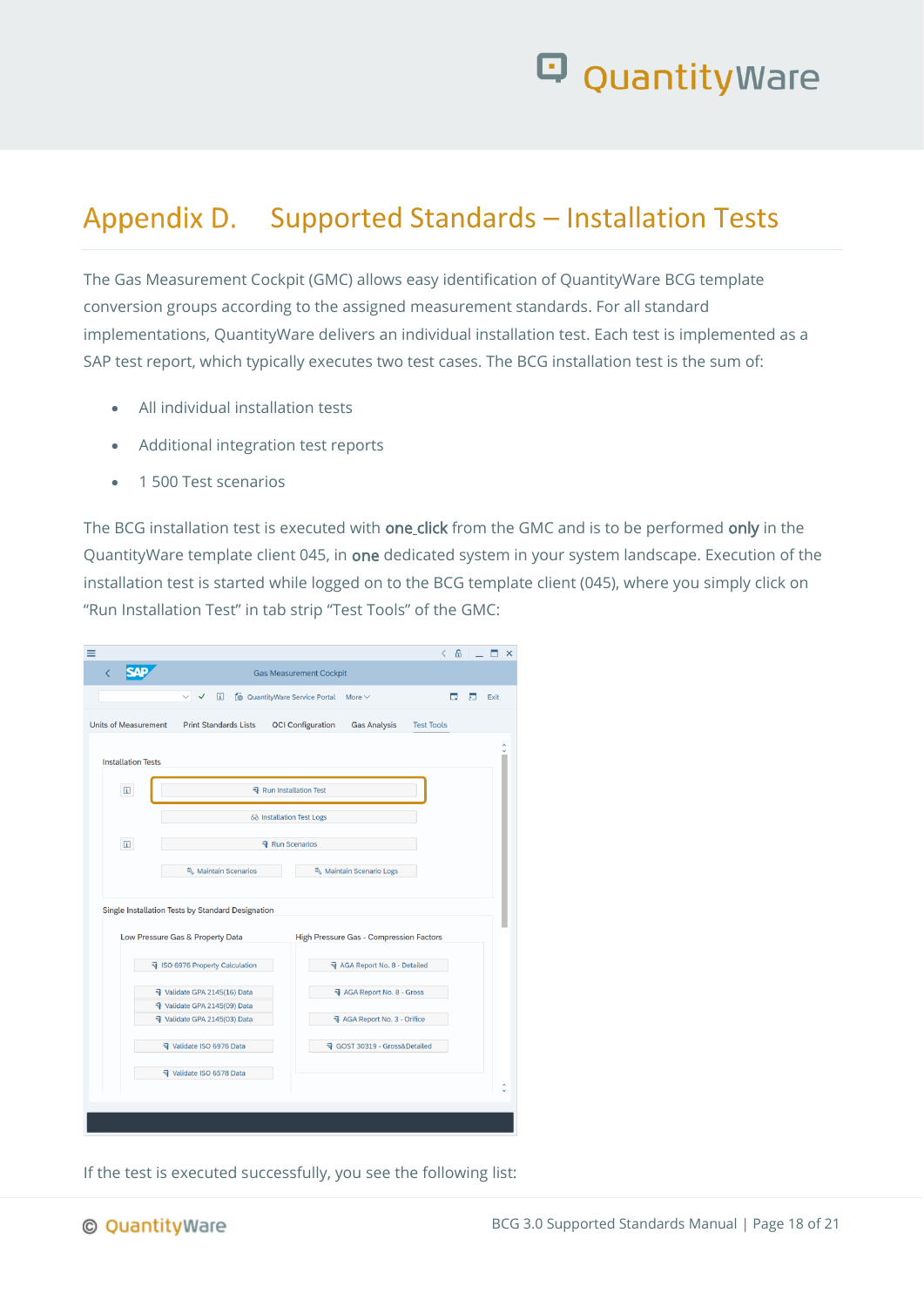| ≡                                                        |                                                                        |          |       | $\langle$ | $6 - 7 x$ |      |           |
|----------------------------------------------------------|------------------------------------------------------------------------|----------|-------|-----------|-----------|------|-----------|
| <b>SAP</b><br>K                                          | Measurement Cockpit: Run QuantityWare Installation Test                |          |       |           |           |      |           |
|                                                          |                                                                        |          |       |           |           |      |           |
|                                                          | $\vee$ $\vee$<br>$\boxplus$<br>$\mathbb Q$ Display summary More $\vee$ | $\alpha$ | $Q^+$ | 骨口口       |           | Exit |           |
|                                                          | <b>Installation Test Results</b>                                       |          |       |           |           |      | $\hat{ }$ |
|                                                          | Bulk Calculations / Compliance & Transparency - Gas                    |          |       |           |           |      |           |
| System/client: SOI/030<br>Date time: 17.05.2021 12:52:10 |                                                                        |          |       |           |           |      |           |
| <b>Description</b>                                       | <b>Value Comment</b><br>Comment                                        |          |       |           |           |      |           |
| <b>Test programs</b>                                     | <b>Test log written</b>                                                |          |       |           |           |      |           |
| <b>Executed</b>                                          | 0024                                                                   |          |       |           |           |      |           |
| Differences detected 0000                                |                                                                        |          |       |           |           |      |           |
| <b>Scenarios</b>                                         | Test log written No Scenario logs or snapshots written                 |          |       |           |           |      |           |
| Executed                                                 | 1500                                                                   |          |       |           |           |      |           |
| Differences detected 0000                                |                                                                        |          |       |           |           |      |           |
|                                                          |                                                                        |          |       |           |           |      |           |
|                                                          |                                                                        |          |       |           |           |      |           |
|                                                          |                                                                        |          |       |           |           |      |           |
|                                                          |                                                                        |          |       |           |           |      |           |
|                                                          |                                                                        |          |       |           |           |      |           |
|                                                          |                                                                        |          |       |           |           |      |           |
|                                                          |                                                                        |          |       |           |           |      |           |
|                                                          |                                                                        |          |       |           |           |      |           |
|                                                          |                                                                        |          |       |           |           |      |           |
|                                                          |                                                                        |          |       |           |           |      |           |
|                                                          |                                                                        |          |       |           |           |      |           |
|                                                          |                                                                        |          |       |           |           |      |           |
|                                                          |                                                                        |          |       |           |           |      |           |
|                                                          |                                                                        |          |       |           |           |      |           |
|                                                          |                                                                        |          |       |           |           |      |           |
|                                                          |                                                                        |          |       |           |           |      |           |
|                                                          |                                                                        |          |       |           |           |      |           |
|                                                          |                                                                        |          |       |           |           |      |           |
|                                                          |                                                                        |          |       |           |           |      |           |

If you want to execute a single test for a specific standard, you can access all tests from this list. All tests are designed in the same way to ensure seamless control of the tests by measurement experts.



If you log on to a client where the QuantityWare BC set has not been activated, you will not have access to the installation tests via the Gas Measurement Cockpit without the configuration template delivered with the BC set, the installation test will run with errors due to missing configuration.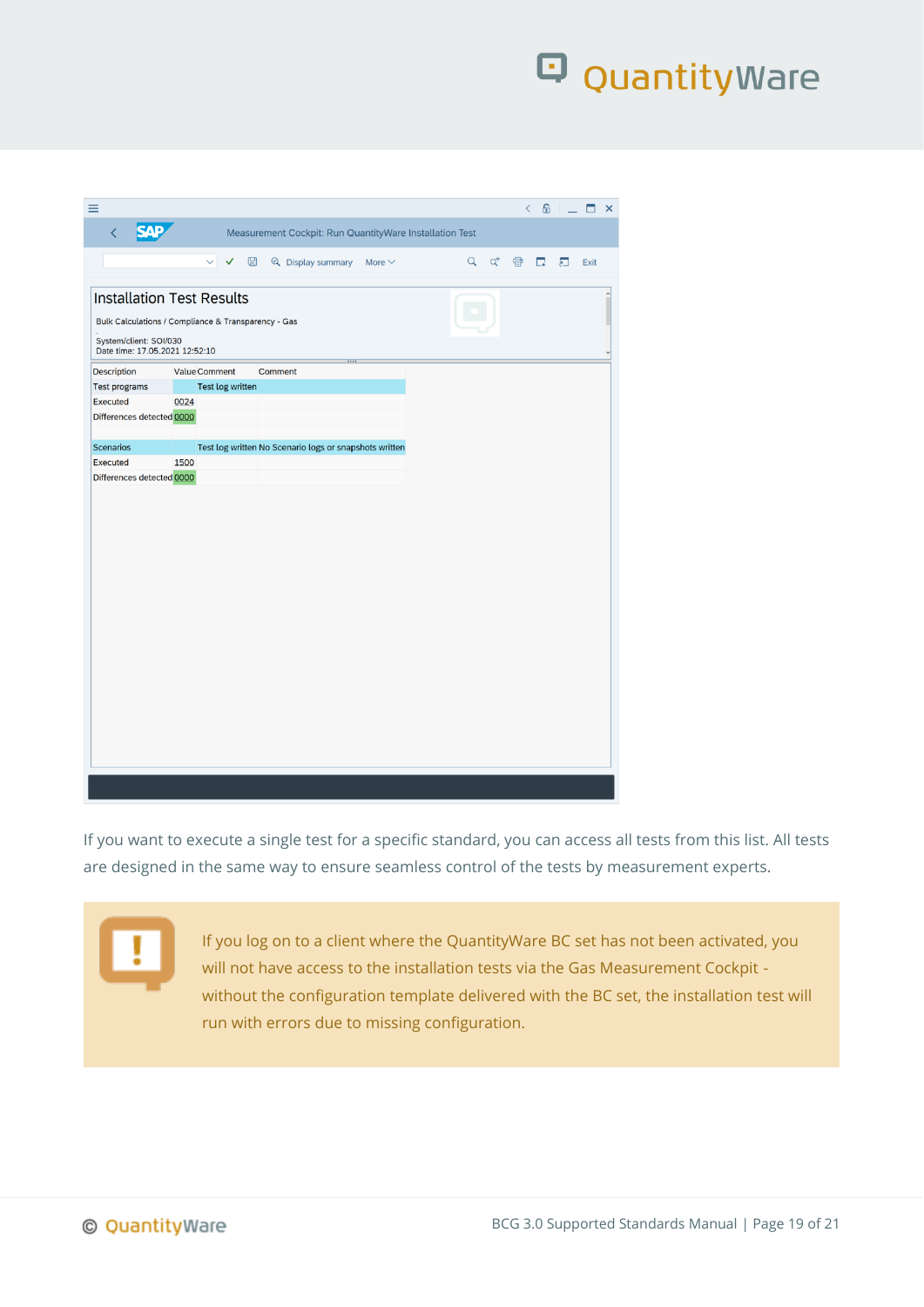| $\equiv$                              |                              |                                  |                          | $\leftarrow$ $\mathbf{F}$ | $\mathsf{X}$                        |
|---------------------------------------|------------------------------|----------------------------------|--------------------------|---------------------------|-------------------------------------|
| <b>SAP</b><br>$\overline{\mathbf{C}}$ |                              | <b>Gas Measurement Cockpit</b>   |                          |                           |                                     |
| $\checkmark$                          | $\hfill \square$<br>$\vee$   | More $\vee$                      |                          | $\overline{c}$<br>$\Box$  | Exit                                |
| <b>Units of Measurement</b>           | <b>Print Standards Lists</b> | <b>QCI Configuration</b>         | <b>Gas Analysis</b>      | <b>Test Tools</b>         | $\hat{\phantom{a}}$<br>$\checkmark$ |
| <b>Installation Tests</b>             |                              |                                  |                          |                           |                                     |
|                                       |                              |                                  |                          |                           |                                     |
|                                       |                              | <b>T</b> UoM Compliance Analysis |                          |                           |                                     |
| $\boxed{\mathbf{i}}$                  |                              | 국 Run Scenarios                  |                          |                           |                                     |
|                                       | ९ Maintain Scenarios         |                                  | ९ Maintain Scenario Logs |                           |                                     |
|                                       |                              |                                  |                          |                           |                                     |
|                                       |                              |                                  |                          |                           |                                     |
|                                       |                              |                                  |                          |                           |                                     |
|                                       |                              |                                  |                          |                           |                                     |
| $\langle \rangle$                     |                              |                                  |                          |                           | $\langle \rangle$                   |
|                                       |                              |                                  |                          |                           |                                     |

More details can be found in the BCG Documentation Reference Manual.